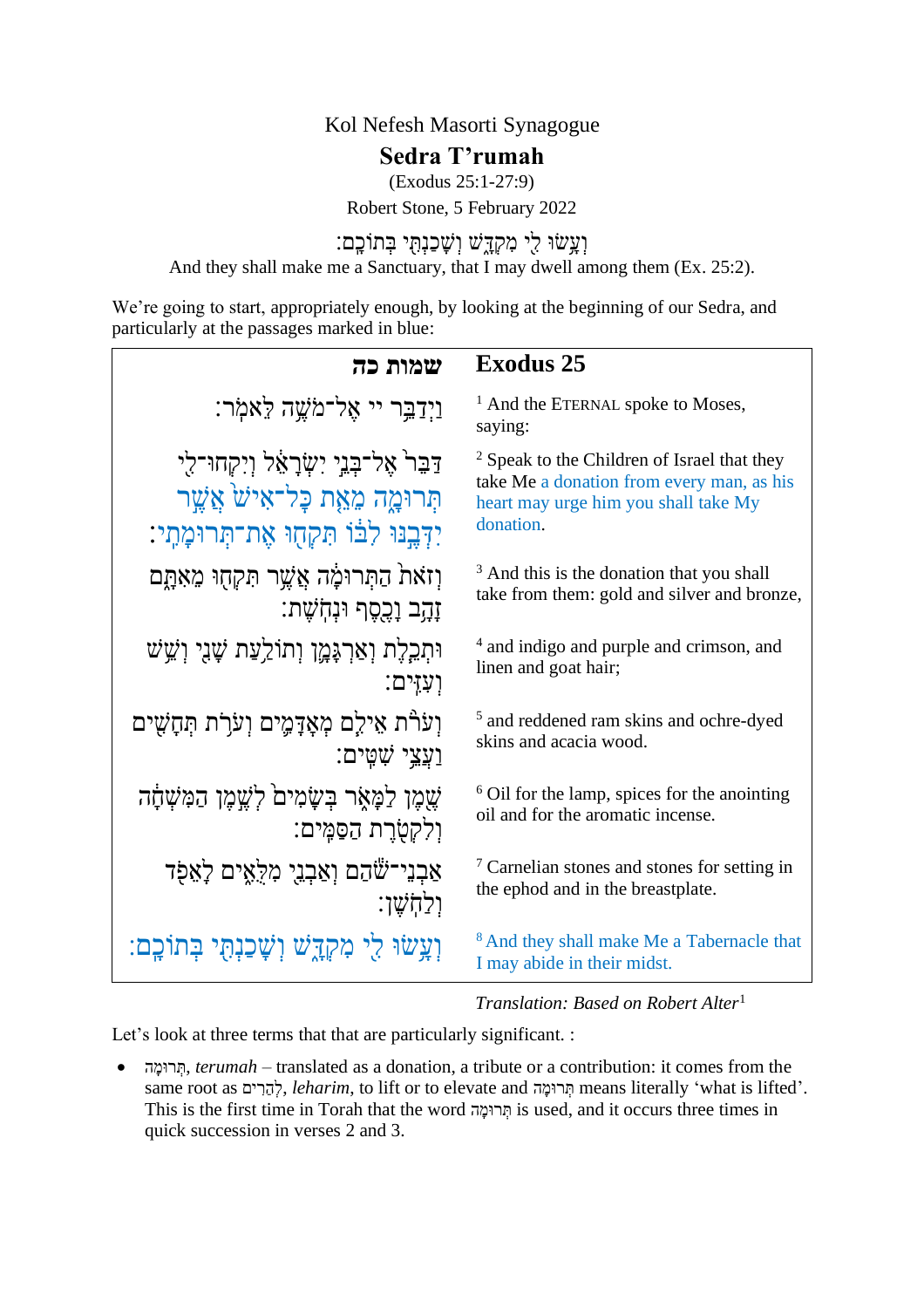- וֹבִל וּנֶּב ְדִי ר ֶשֲׁא, *asher yedavenu libnu* which his heart shall urge him, which Everett Fox translates as 'whose heart makes-him-willing'. It is from the root **ב־בן,** *nadav*, to decide voluntarily.
- And finally the last two words, םָׁוכֹת ְב י ִתְנַכ ָׁשְׁו*, veshachanti b'tochem.* and I will dwell among them. It is often, rightly, pointed out the last word is םָׁוכֹת ְב, so the meaning is, I will dwell among them, not הָ *i, bo*, in it, as one might expect. The word יָשְׁכָנָהְ I will dwell, is from the same root as  $\psi$ , *shachan*, neighbour. This is the very first time this word occurs in Torah, and it is of course the precursor of the word שִׁכְינַה, *Shechina*, the Presence of God.

Let's read a comment on these verses by Yehuda Halevi in The Kuzari, written about 900 years ago.

### **From Yehuda Halevi,** *The Kuzari*

Soon after [the Tabernacle] was completed the Divine Presence encamped within it, because the construction fulfilled the two criteria which form the pillars of the Torah. The two criteria are: one, that the commandment must come from God, and two, that the commandment must be accepted by the community wholeheartedly. The Tabernacle [fulfilled these two criteria, in that] it was commanded by God and it was constructed by the entire community, as it says, 'from every person whose heart inspires him to give.' It was done with the community's complete desire and will, and the resulting resting of the Divine Presence was therefore completely appropriate, as it says, 'they shall make for me a Tabernacle, and I will rest in their midst.' (Third Essay, 23.3) *Translation by N Daniel Korobkin* 2

In this passage, Halevi seems to want to have it both ways: at the beginning he writes about the *היי*כינה, the *Shechina*, the Divine Presence, residing in the *שׂקדּ*שׁ, the *Mishkan* [Tabernacle] of Sanctuary]; and then at the end he writes about the הָׁינ ִכ ְשׁ dwelling amongst the people. The passage is significant because it is part of a process by which Halevi, like Bahya ibn Paquida and other medieval Andalusian philosophers, introduced new concepts into Judaism, concepts that draw directly and explicitly from Sufi mystics like Ibn Sina and al Ghazzali, as we shall see.

In the Torah before the beginning of Terumah, the relationship of human beings with God is rather one sided: God tells people what to do, and they do it, or God punishes them if they don't. That is the relationship, for example, between God and Adam, and Cain, and Noah, and Abraham, and Moses. Two weeks ago, we read Yithro, when Mount Sinai was all in smoke and the mountain trembled and the horn blared and God spoke in thunder, and God gave the Children of Israel the Ten Commandments. Last week, we read Mishpatim, a compendium of laws laid down by God.

Now, suddenly, we have a different relationship. We are to make an offering as our heart inclines us to do, and use it to build a Sanctuary, so that God can dwell among us. Bahya ibn Paquda spoke Arabic as his first language and wrote *Duties of the Heart* in Arabic. Yehuda Halevi also spoke Arabic as his first language and wrote *The Kuzari* in Arabic. In doing so, they both adopted Sufi terms for the relationship with God, terms like *ijtihād*, the striving of human beings to achieve *wūsul*, union with God, and *mushāhada*, direct experience of God. The relationship with God was thus a two-way experience, notwithstanding the greatness and transcendence of God.<sup>3</sup>

This is one of the reasons why Halevi is sometimes called 'the father of Kabbalah.' The great historian of Kabbalah, Gershom Scholem, wrote, 'In my opinion, there is a direct connection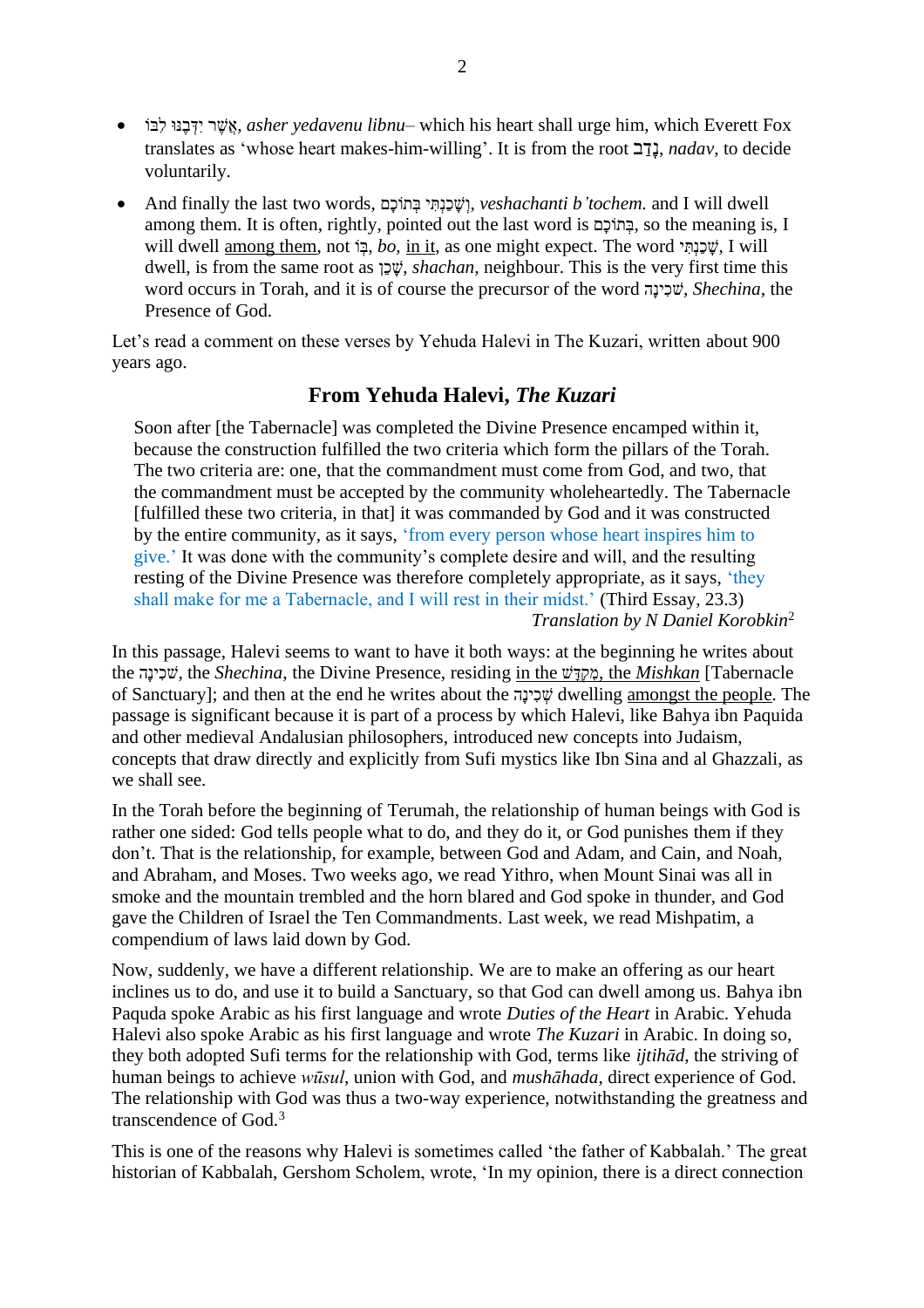between Jehudah Halevi, the most Jewish of Jewish philosophers, and the Kabbalists. For the legitimate trustees of his spiritual heritage have been the mystics, and not the succeeding generations of Jewish philosophers.'<sup>4</sup>

This was also the stance with Halevi took in his Hebrew poetry, as in this poem:

## From **Yehuda Halevi, '?you find I can Where ',אָ נָה אֶ מְ צָ אֲָך?**

|                                                             | מְקוֹמְךָ נַעֲלֶה ונֶעְלַם.<br>כִּבוֹדָךָ מַלֵא עוֹלַם.                                                                | יָה אָנָה אֶמְצָאֲדִ?<br>וְאֲנָה לֹא אֶמְצָאֲךָ? |
|-------------------------------------------------------------|------------------------------------------------------------------------------------------------------------------------|--------------------------------------------------|
|                                                             | בּכָל לִבִי קְרָתִיךָ,<br>לִקְרַאתִי מִצַאתִיךָ,                                                                       | דָּרַשְׁתִּי קִרְבָהְד<br>וּבִצֵאתִי לִקְרַאתִך  |
| Where can I find You, God?<br>But where can I not find You? | Your place is high and hidden/<br>Your glory fills the world!                                                          |                                                  |
| I longed to be near You,<br>Went out to seek You,           | I called You sincerely,<br>and found You <i>me</i> seeking!<br>Translation based on Raymond P. Scheindlin <sup>5</sup> |                                                  |

Note the chiasmus in the fourth line, which is particularly beautiful in the Hebrew. Raymond Sheindlin says that this line, literally rendered, means 'When I went out to greet You, to greet me I found You.'<sup>6</sup>

Many years ago at Limmud I learnt a particularly striking illustration of this mutuality from a student rabbi. Unfortunately, I cannot remember his name, or who the source was that he cited for this illustration, which is rather anachronistic in our case, but which still appeals to me.

He said that the first relationship, God reaching down to human beings, might be shown thus:

While the second, people reaching up to seek God, might be shown thus:



Put the two together, and what you get is this: